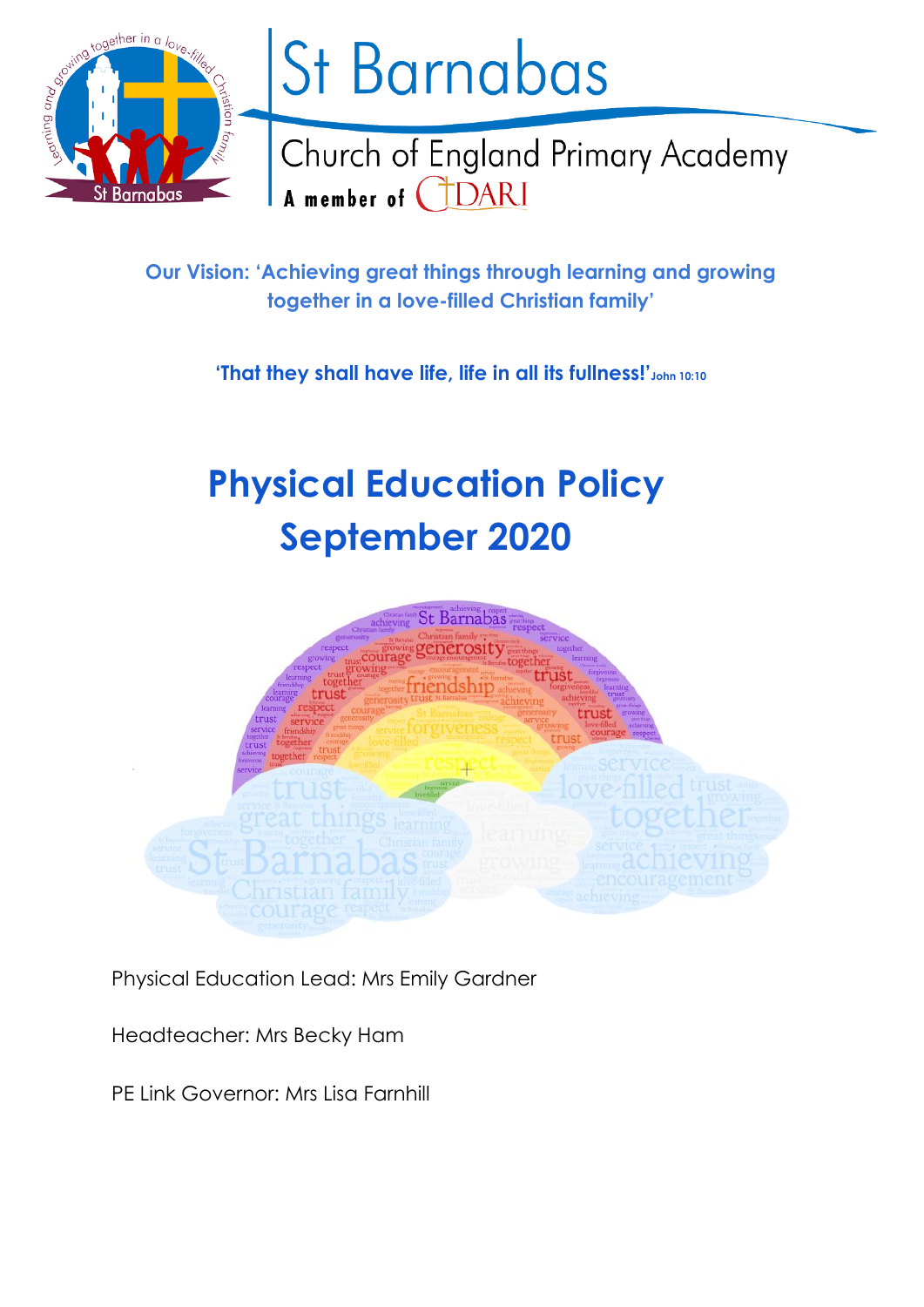# **Rationale**

Physical activity not only improves health, reduces stress and improves concentration, but also promotes correct physical growth and development. Exercise has a positive influence on academic achievement, emotional stability and interaction with others. Therefore both teachers and children should be aware of its importance. We provide the broad and balanced programme of physical education we believe every child should have; with activities designed to be enjoyable, vigorous, purposeful and regular. Through providing positive experiences, a lifelong interest in physical activity is encouraged. The range of physical activities is wide and includes athletics, dance, games, gymnastics, swimming and outdoor education. A high quality programme is designed to satisfy the needs, abilities and interests of all individual children.

At St Barnabas each class will receive 2 hours of physical activity per week. Classes are timetabled to have at least two Physical Education sessions per week. The sessions will contain elements required by the National Curriculum of:

KS1 pupils should be taught to:

- master basic movements including running, jumping, throwing and catching, as well as developing balance, agility and co-ordination, and begin to apply these in a range of activities
- participate in team games, developing simple tactics for attacking and defending
- perform dances using simple movement patterns. (New National Curriculum) KS2 pupils:

Pupils should continue to apply and develop a broader range of skills, learning how to use them in different ways and to link them to make actions and sequences of movement. They should enjoy communicating, collaborating and competing with each other. They should develop an understanding of how to improve in different physical activities and sports and learn how to evaluate and recognise their own success.

Pupils should be taught to:

- use running, jumping, throwing and catching in isolation and in combination
- play competitive games, modified where appropriate [for example, handball, basketball, cricket, football, rugby, hockey, netball, rounders and tennis], and apply basic principles suitable for attacking and defending
- develop flexibility, strength, technique, control and balance [for example, through athletics and gymnastics]
- perform dances using a range of movement patterns
- take part in outdoor and adventurous activity challenges both individually and within a team
- compare their performances with previous ones and demonstrate improvement to achieve their personal best. (New National Curriculum)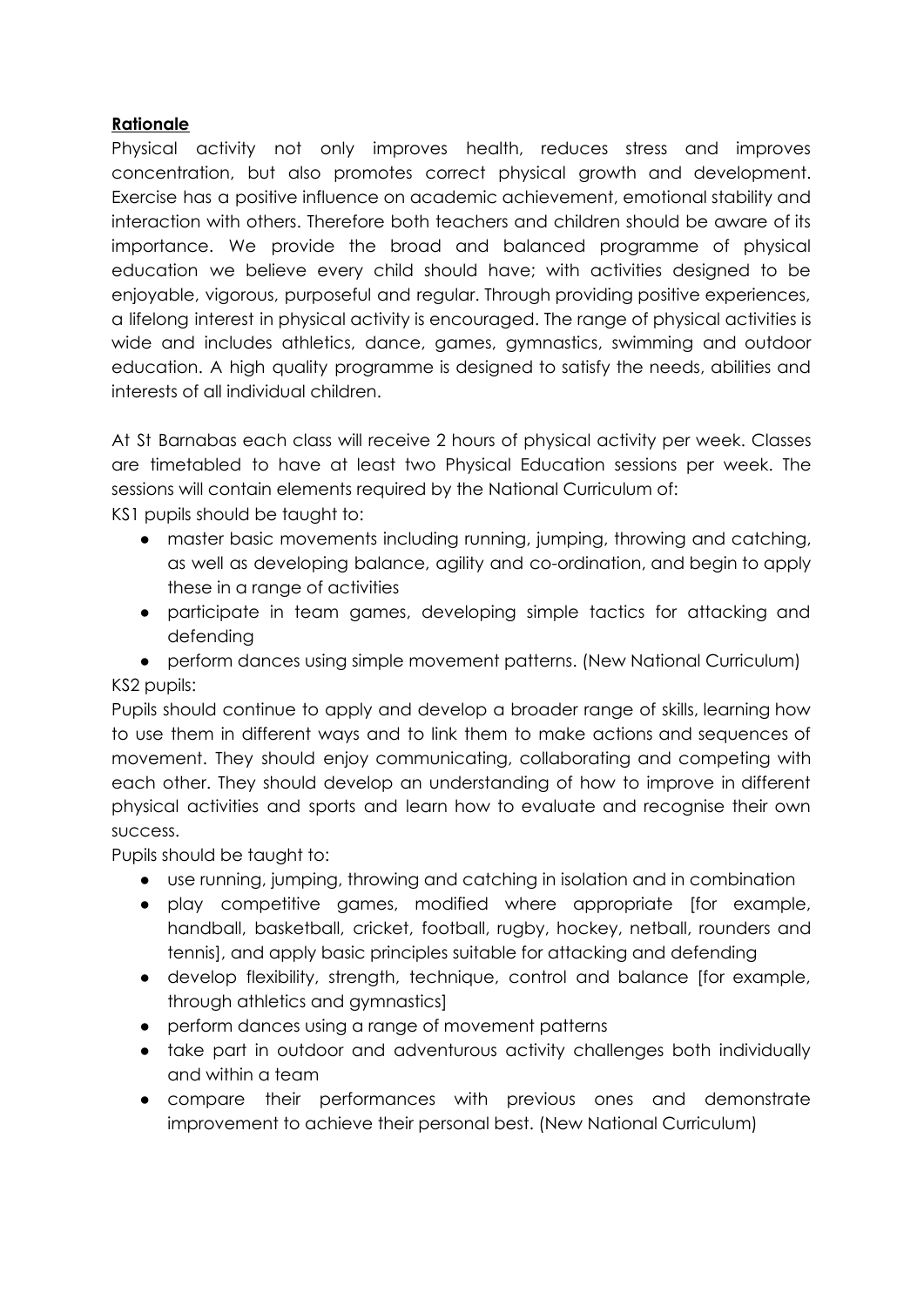# **Aims**

1. To promote a healthy and fulfilling lifestyle by developing self-motivation to take part in physical activity outside school as recreation:

- by developing a positive attitude and interest in a wide range of physical activities.
- by raising awareness of issues regarding Health Related Fitness.

2. To contribute to the physical development of each child: size, strength, fitness, speed, gross and fine motor skills.

3. To contribute to the intellectual development of each child:

• aesthetic appreciation and understanding of Dance and Gymnastics.

4. To help establish the individual child's self-esteem and confidence. To develop social skills (co-operating in groups, playing fairly to rules, mixing with children from other schools).

5. To ensure that every class includes Level 1 competition (competition within the school) at the end of every unit of work.

6. To ensure every child has the opportunity to take part in after school sports clubs, as well as external competitions and tournaments.

# **Guidelines**

# **St Barnabas School will:**

- Follow a broad and balanced PE curriculum fulfilling the demands of the New National Curriculum.
- Aim to ensure every child moving on to secondary school can swim 25m and has basic water skills.
- Ensure every child has the opportunity to represent St Barnabas in a competitive sports fixture.
- Aim to develop the fitness of the individual, by ensuring a good pace in lessons and incorporating fitness activities into physical education lessons as appropriate.
- Integrate, where possible; into other curriculum areas (eg use of athletics data in ICT and number work in both numeracy and PE lessons).
- Develop programmes that meet the needs of all the children, providing equal opportunities – inclusion of SEN and physical disabilities.
- Ensure children wear the St Barnabas expected P.E. kit for all lessons. (See below). Also, ensure teachers change into appropriate clothing (Staff PE kit) to teach PE lessons.
- Make allowances for children with disabilities and medical conditions, taking into account children with special needs, through modified and mini versions of games and practices.
- Provide enjoyable experiences, where positive attitudes of sensitivity, cooperation, competition and tolerance may develop.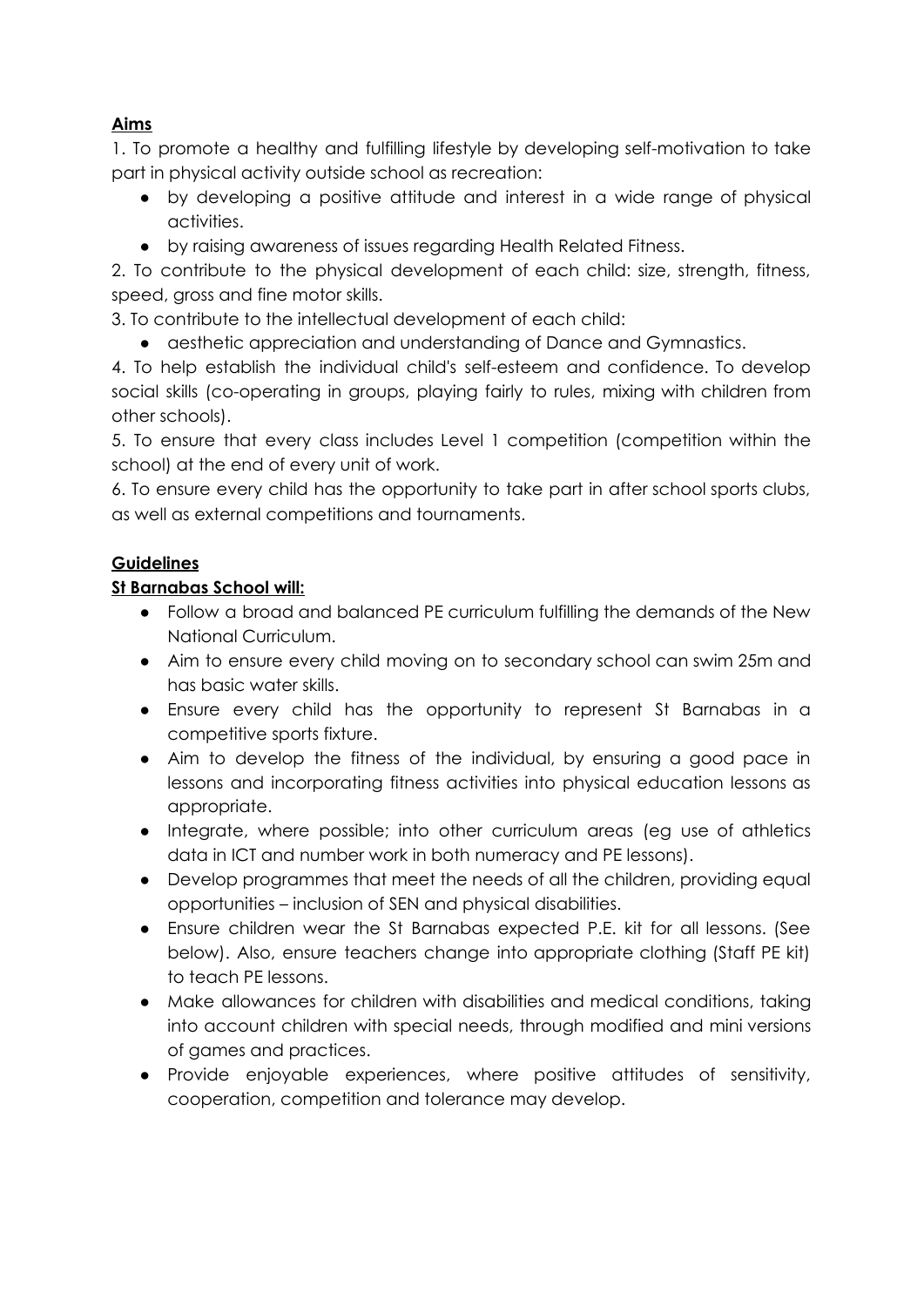### **The P.E. Curriculum**

#### **Curriculum Framework**

Teachers should use the curriculum framework as a starting point when planning their work in Physical Education. The progression maps for each area of PE have been devised to show progress across and within year groups, using 'I can' statements.

#### **Units of Work**

The class teacher should identify from the curriculum map the 5-7 week unit of work their class will be following. Swimming lessons are planned and taught by trained instructors who plan targets for each of the ability groups.

#### **Individual Lessons**

Individual lesson plans may be taken directly from available resources and adapted to suit the class. If the class teacher is confident he/she may choose to plan the lessons in their entirety. This is, in many ways, preferable, but teachers should ensure they plan to the weekly learning intentions of the unit of work. This will ensure progression throughout the unit of work and means skills will not be taught in isolation and there is a clear end objective. This objective may be realised explicitly in the final lesson. For example, with a performance in Dance, or a full (age appropriate) rules tournament in Games.

### **PE KIT**

### **Early Years, KS1 and KS2**

In the interests of safety and hygiene teachers must insist on children changing into the following kit for PE lessons. This will ensure consistency and avoid confusion for the children:

**Games and Athletics:** Shorts and t-shirt for indoors lessons in the halls (track-suit bottoms and jumpers should only be necessary in the playground on a cold day).

Pumps or trainers can be worn for these sessions

**Dance and Gymnastics:** As for Games, but pumps or bare foot.

**Swimming:** Swimming costume, swimming hat (girls and boys with hair that covers the eyes). Goggles may be worn but only when slip is returned and completed from school's goggles letter.

**Outdoor Activities:** Generally as Games, but otherwise clothing appropriate to the activity.

### **General Points**

- Teachers should also wear appropriate clothing.
- Children should bring a advised if a child is unable to participate through illness or injury. Staff should be vigilant if a pattern is non-participation is established for a variety of reasons (including child protection issues).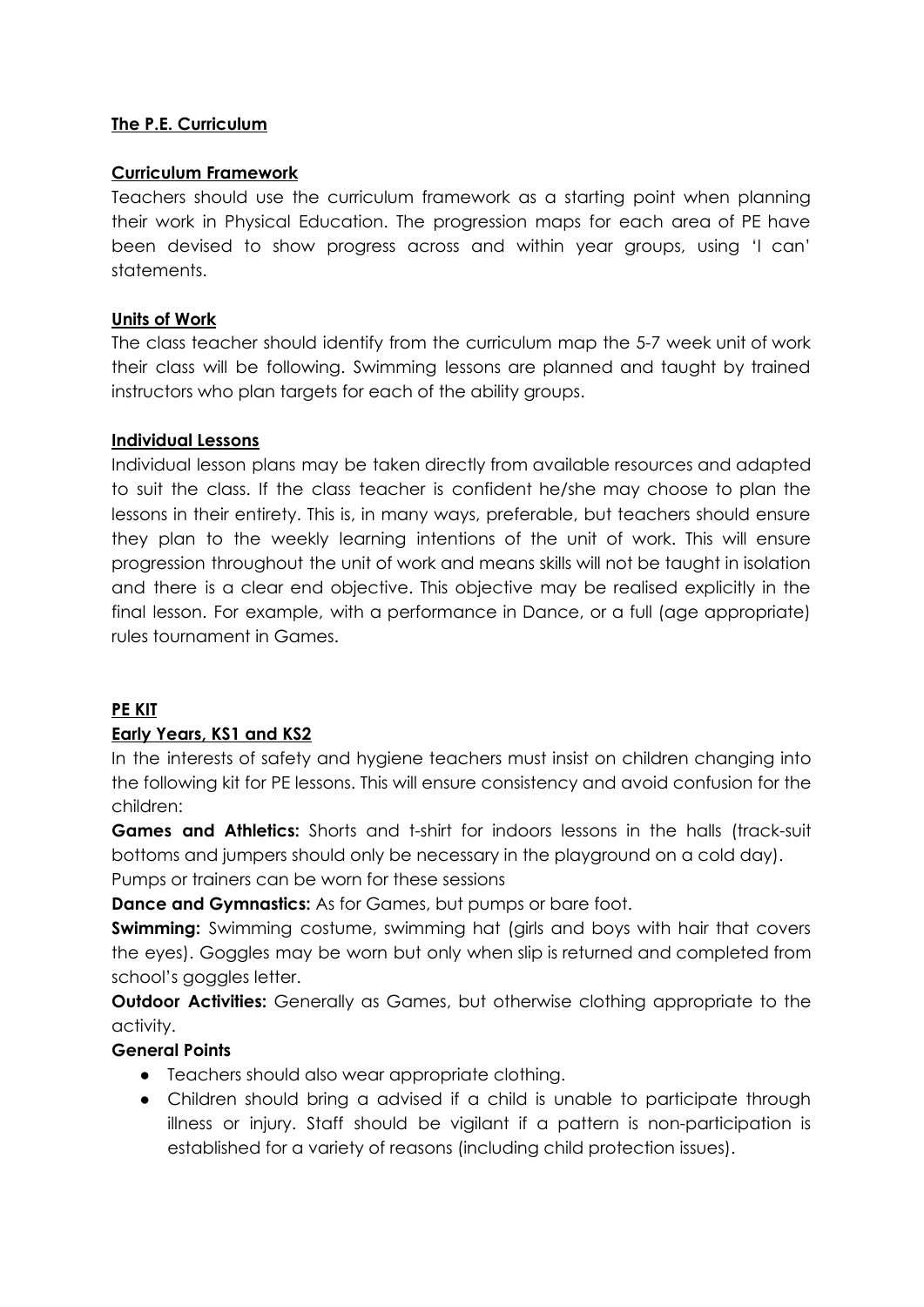- Children not going swimming through illness or injury should attend the session and complete basic land activities/read water safety materials.
- In all other PE lessons children not participating should remain with their class: helping in the lesson or doing PE related work such as photographic assessment opportunities.

### **Children without Kit**

At the beginning of each year parents will be informed by letter of PE kit requirements and they will have the opportunity to discuss any serious reservations with the Head. A child who has forgotten their kit should first be reminded by the teacher and provided with a spare kit. If it is an ongoing problem an informal letter will be sent home informing the parents.

#### **Accidents**

For minor injuries (bruises and bumps) children should be encouraged to continue where possible but sit and watch if necessary. For small cuts or grazes the teaching can use class first aid kit to apply first aid.

For serious accidents (head injuries, serious cuts or suspected fractures) the teacher should stay with the child and send the teaching assistant or two responsible children to inform the school office. After the incident the teacher must complete an accident report form which is available at Key Stage first aid points.

#### **Medical Conditions**

It is the responsibility of the teacher to take note of any medical conditions of individual children in their class (such as asthma, diabetes or epilepsy) so they can participate safely and as fully as possible. It should be noted that cold dry weather will exacerbate breathing problems for asthmatics and they should have their inhalers at hand if necessary.

#### **OTHER ISSUES**

Swimming sessions have been risk assessed and there is a guidance sheet available from the coaches on dry week. The premises have been risk assessed by the site manager. All playgrounds and halls (including apparatus) will be safety checked annually by a specialist company. Equipment is dealt with below.

#### **Equipment and Resources**

#### **Safety**

Small equipment is checked by the subject leader on an ongoing basis. If any defect is found in any of the PE equipment this must be reported to the PE Curriculum Leader and taken out of use. Children should be made aware of safe handling of the PE equipment and should be taught the established St Barnabas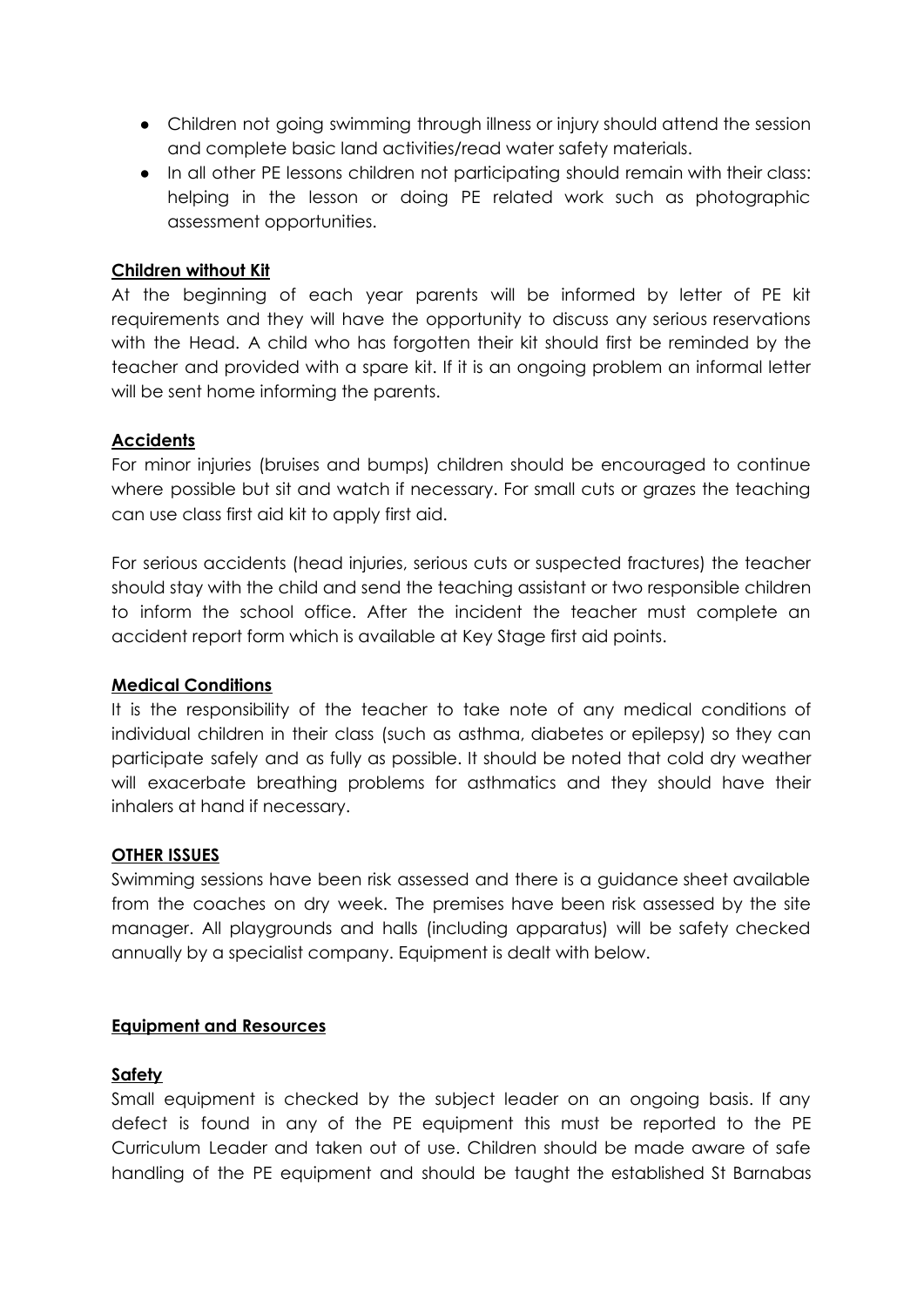method of carrying Gymnastics apparatus (to ensure consistency throughout the school). These are available in the PE Scheme of Work folder of staff shared.

# **Locating equipment**

Gymnastics equipment for all classes is kept in the hall. Core Games equipment is kept in the PE cupboard. Some EYFS physical development equipment is stored in their cupboard of the outside area.

# **Ordering Equipment**

Any new equipment required can be ordered through the PE Curriculum Leader. The PE and

Sports Premium grant has meant that the school has invested in an extensive range of new equipment to be used during playtimes and in PE lessons.

# **Inclusion**

Inclusion in Physical Education means that all children have access to and are given confidence in the 6 activity areas, regardless of race, gender and ability. We should aim to create an environment in which all children learn to respect and value each other and each other's interests. This can be achieved by employing the following strategies:

- Mixing groups in terms of gender and ability.
- Structuring activities so all are fully involved. For instance, a team cannot score in a basketball game until all the team has touched the ball.
- Giving all the children an opportunity to share their work. For instance, allowing time at the end of a gymnastics lesson for the whole class to perform their sequences.
- Considering the needs of children with physical or learning difficulties and taking the necessary steps (by enlisting extra help, adapting equipment or differentiating tasks) to ensure they have equal access to the curriculum.
- Recognising the need to extend more able pupils and, if necessary, referring them to the subject leader and gifted and able curriculum lead. They may then be further extended.

# **Recording and Assessment**

The PE Curriculum Framework will serve as a record of the broad topics covered (units of work) in each activity area for subsequent teachers to refer to. In line with overall school policy, teachers should make notes of significant achievement against the progression maps for each PE unit. During swimming lessons, distances achieved and National Swim Awards passed should are noted by swimming instructors and passed to the PE Curriculum Leader – Blackburn with Darwen certificates will then be presented in assembly. However, assessment at the end of each topic will determine if children are working below, at or above age expectations.